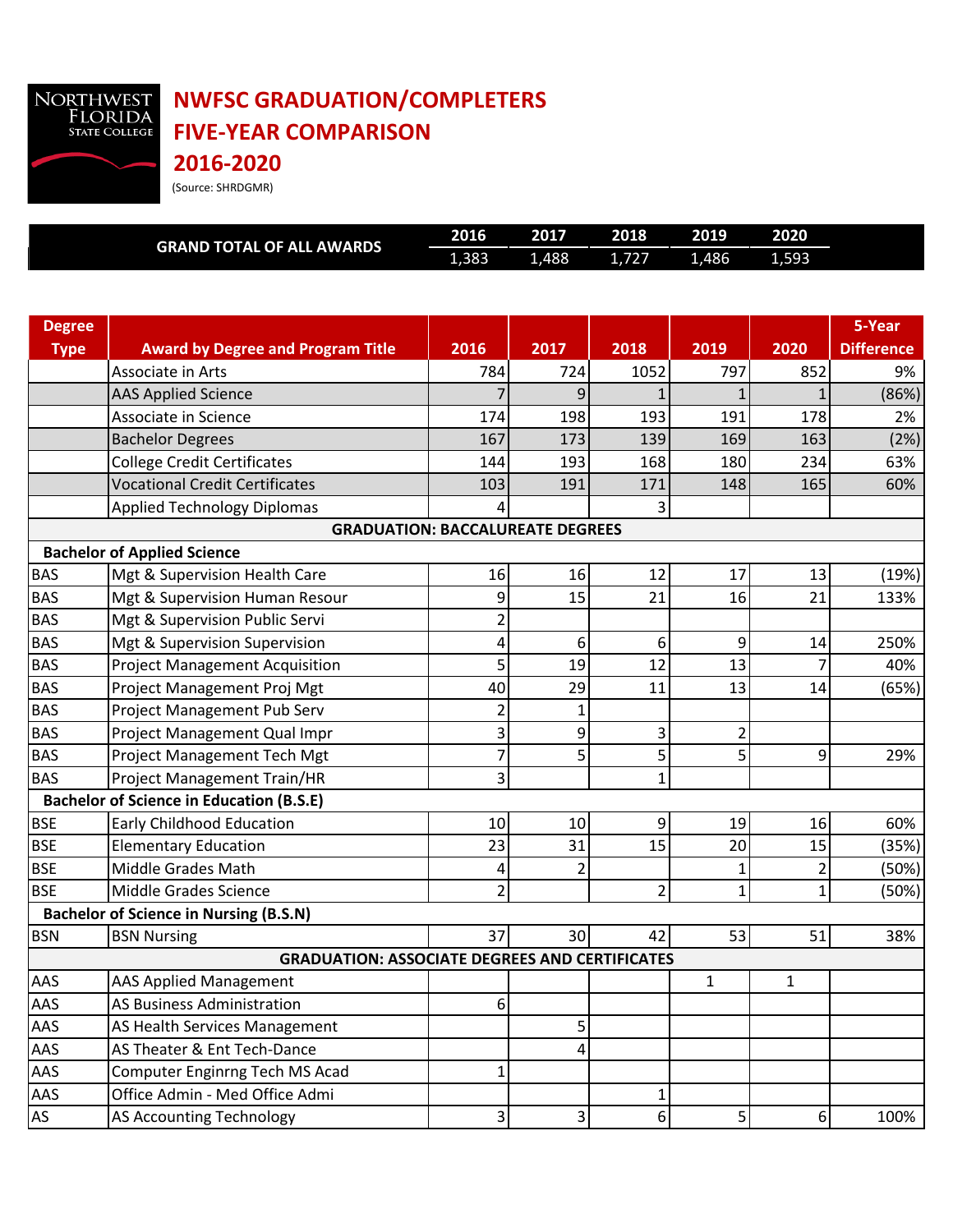| AS                                    | AS Arch Design & Const-Desgn          |                         |                |    | 3              | 3              |       |
|---------------------------------------|---------------------------------------|-------------------------|----------------|----|----------------|----------------|-------|
| <b>AS</b>                             | AS Arch Dsin & Cons-Bldg Cons         |                         | 1              |    | 1              |                |       |
| AS                                    | <b>AS Business Administration</b>     | 6                       | 7              |    | 4              |                | 17%   |
| AS                                    | AS Comptr Programming & Analys        |                         | 9              |    | 3              | 2              | 100%  |
| $\frac{\overline{AS}}{\overline{AS}}$ | AS Computer Engineering Tech          | 5                       | $\overline{3}$ | 4  | 3              | 4              | (20%) |
|                                       | AS Computer Information Tech          | 5                       | 8              | 4  | 1              | 1              | (80%) |
| $\frac{\text{AS}}{\text{AS}}$         | AS Criminal Justice Technology        | 6                       | 5 <sup>1</sup> |    | 3              | 2              | (67%) |
|                                       | <b>AS Culinary Management</b>         |                         |                |    |                | 4              |       |
| $\overline{AS}$                       | AS Customer Relationship Mgt          | 4                       |                |    | 1              |                |       |
|                                       | AS Cybersecurity                      |                         |                |    | 2              | 13             |       |
| $\frac{\text{AS}}{\text{AS}}$         | AS Digital Media Multimda Tech        | 3                       | 2              | 2  | 1              |                |       |
|                                       | AS Early Childhood Education          | 4                       | 8              | 6  | 11             | 5              | 25%   |
| $\frac{\text{AS}}{\text{AS}}$         | AS Emergency Admin & Mgmt             |                         | $\overline{2}$ |    | 3              |                |       |
| AS                                    | AS Emergency Medical Serv             | 7                       | $6 \mid$       | 6  | 6              | 3              | (57%) |
| AS                                    | AS Eng Tech - Electronics Spec        |                         |                |    | 1              |                |       |
| $\overline{AS}$                       | AS Eng Tech-Dig Des & Mod Spec        | $\overline{2}$          | $\overline{2}$ | 2  | $\overline{2}$ |                |       |
| <b>AS</b>                             | AS Eng Tech-Digital Manuf Spec        |                         | $\mathbf{1}$   |    |                | 1              |       |
| <b>AS</b>                             | AS Eng Tech-Mec Des & Fab Spec        |                         | 4              | 1  | 1              | 1              |       |
| AS                                    | AS Fire Science Technology            |                         |                |    | 1              |                |       |
| $\overline{AS}$                       | AS Graphics Tech Graphic Desgn        | 7                       | 5 <sup>1</sup> | 3  | 3              | 2              | (71%) |
| <b>AS</b>                             | AS Graphics Tech Visual Artist        | $\mathbf{1}$            | $\overline{2}$ |    | 1              | $\overline{2}$ | 100%  |
| <b>AS</b>                             | AS Health Services Management         | 3                       | 5 <sup>1</sup> |    | 3              |                | (67%) |
| AS                                    | AS Hospitality and Tourism            |                         |                |    |                | 3              |       |
| $\frac{\text{AS}}{\text{AS}}$         | AS Industrial Management Tech         | 8                       | 6              | 2  | $\overline{2}$ | 1              | (88%) |
|                                       | <b>AS Music Production Technology</b> | 4                       | 4              | 4  | 3              | 2              | (50%) |
| $\frac{\text{AS}}{\text{AS}}$         | AS Network Systems Technology         | 7                       | 4              | 11 | 4              | $\overline{2}$ | (71%) |
|                                       | AS Office Administration              | 6                       | 4              |    | 4              |                |       |
| AS                                    | AS Paralegal Studies                  | 6                       | 12             | 5  | 4              | 8              | 33%   |
| $\frac{\text{AS}}{\text{AS}}$         | AS Sports, Fitness, & Rec Mgmt        | 4                       | 11             | 16 | 22             | 18             | 350%  |
|                                       | AS Theater & Ent Tech-Acting          |                         |                |    |                | 1              |       |
| <b>AS</b>                             | AS Theater & Ent Tech-Cstming         |                         |                |    |                | 2              |       |
| AS                                    | AS Theater & Ent Tech-Dance           | 3                       | 4              |    | 1              | 1              | (67%) |
|                                       | AS Theater & Ent Tech-Theater         |                         | $\overline{2}$ |    |                |                |       |
|                                       | AS Theatr & Ent Tech-Mus Theat        |                         |                |    |                |                |       |
| AS<br>AS<br>AS                        | Arch Design & Const Tech              | 1                       |                |    | 1              |                |       |
| AS                                    | Computer Enginrng Tech A+             | 1                       |                |    |                |                |       |
| <b>AS</b>                             | Drafting & Design Technology          | 2                       | $\overline{2}$ |    |                |                |       |
| AS<br>AS<br>AS                        | Drafting Tech - Mech Desgn/CAD        | $\overline{2}$          | 5 <sup>1</sup> | 4  |                |                |       |
|                                       | Drafting Tech - Tech Ill              | 1                       |                |    |                |                |       |
|                                       | <b>Engineering Tech Mechanical De</b> | $\overline{\mathbf{c}}$ |                |    |                |                |       |
| AS                                    | <b>Health Services Management</b>     | 3                       | $\mathbf{1}$   |    |                |                |       |
| $\overline{AS}$                       | <b>IT Security</b>                    | 1                       | 6              | 6  | 2              | 4              | 300%  |
| $\frac{AS}{AS}$                       | Internet Services Tech                |                         | 4              |    |                | 1              |       |
|                                       | <b>Nursing</b>                        | 52                      | 48             | 71 | 77             | 56             | 8%    |
| $\overline{AS}$                       | Radiography                           | 14                      | 12             | 14 | 12             | 17             | 21%   |
| <b>ATD</b>                            | AS Customer Relationship Mgt          | 4                       |                |    |                |                |       |
| <b>ATD</b>                            | <b>ATD Medical Coder-Biller</b>       |                         |                | 3  |                |                |       |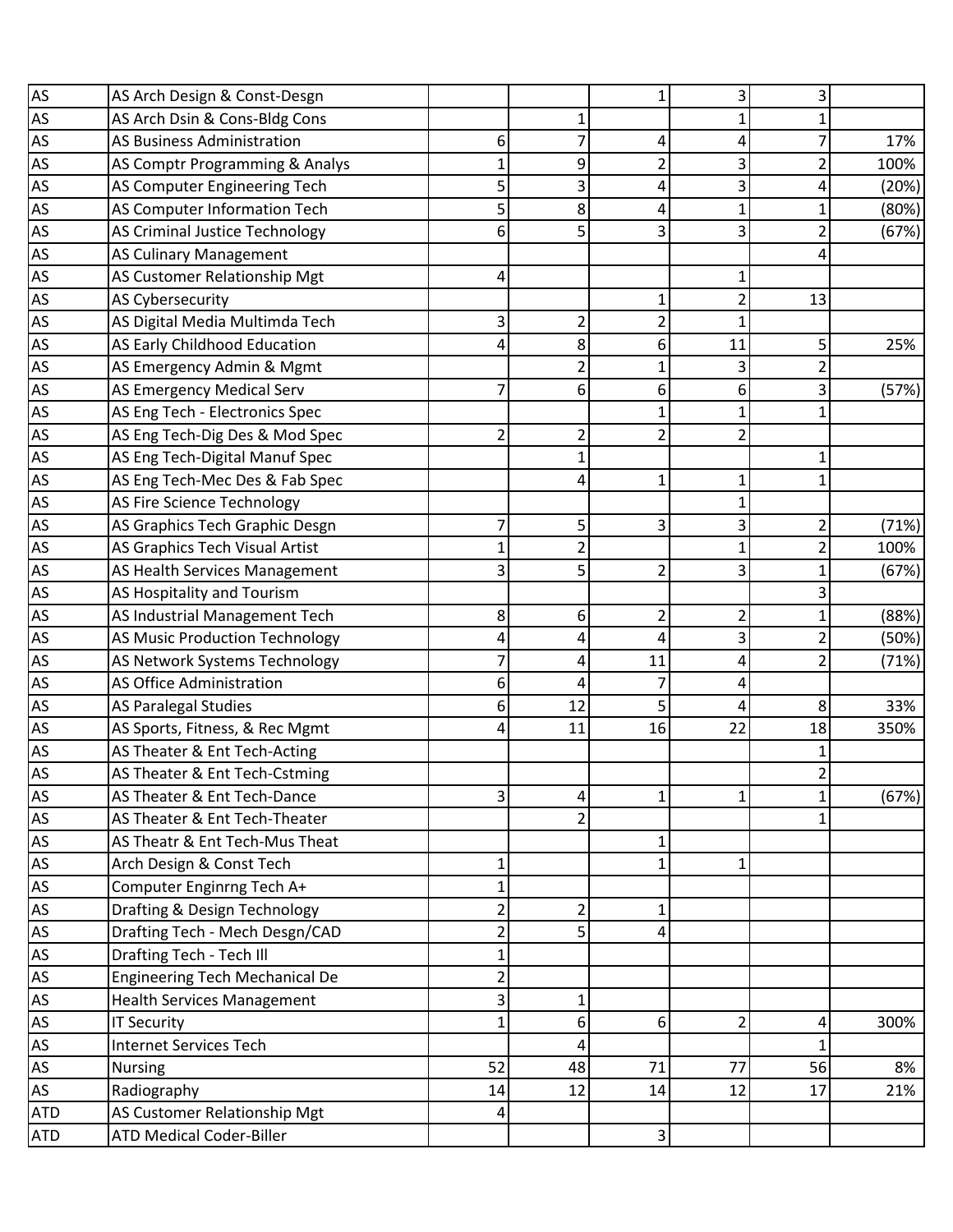|                             | <b>AS Music Production Technology</b> | 4              | 4                       |    |                |                         |       |
|-----------------------------|---------------------------------------|----------------|-------------------------|----|----------------|-------------------------|-------|
|                             | <b>Accounting Technology</b>          | 2              |                         |    | 5              | 6                       | 200%  |
|                             | <b>AutoCAD Foundations</b>            | 1              | 4                       | 3  |                |                         |       |
|                             | <b>Business Specialist-Marketing</b>  | 3              |                         |    | 2              |                         |       |
|                             | <b>CC Audio Tech-Recording Arts</b>   | $\mathbf{1}$   |                         | 2  | $\overline{2}$ | 3                       | 200%  |
|                             | <b>CC Business Management</b>         | 3              | 1                       |    | 3              | 10                      | 233%  |
|                             | <b>CC CNC Machinst/Fabricator</b>     | 6              | 4                       | 3  | 3              | 3                       | (50%) |
|                             | CC Chef's Apprentice                  |                |                         |    |                | 4                       |       |
|                             | CC Child Care Ctr Mgmt Spec           | 6              | 24                      | 13 | 14             | 13                      | 117%  |
|                             | CC Child Develop Early Interv         | $\overline{2}$ | 14                      | 8  |                | 9                       | 350%  |
|                             | CC Computer Programmer                |                | 3                       |    |                | 4                       |       |
|                             | CC Computer Programming Spec          | $\overline{2}$ | $\overline{2}$          |    | 4              | 5                       | 150%  |
|                             | CC Computer-Aided Des & Draft         |                | 1                       |    |                |                         |       |
|                             | CC Computer-Aided Tech Design         |                |                         |    |                | 1                       |       |
| $\frac{1}{2}$               | <b>CC Culinary Arts</b>               |                |                         |    |                | 5                       |       |
|                             | CC Culinary Arts Mgt Operation        |                |                         |    |                | 4                       |       |
|                             | CC Database & E-Commerce Scrt         | 1              | 1                       | 2  | 8              | 12                      | 1100% |
|                             | CC Digi Media Multimedia Auth         | 3              | 1                       | 4  |                | 3                       | 0%    |
| 8 8 8 8 8 8 8 8 8 8 8 8 8 8 | CC Digi Media Multimedia Pres         | $\overline{2}$ | $\mathbf{1}$            | 3  |                | $\overline{\mathbf{c}}$ | 0%    |
|                             | <b>CC Digital Forensics</b>           |                | 1                       |    |                |                         |       |
|                             | <b>CC Drafting Design</b>             |                | 4                       |    |                |                         |       |
|                             | CC Emergency Med Tech - Basic         |                | 1                       |    |                |                         |       |
|                             | CC Emergency Med Tech - Basic         | 49             | 9                       | 2  | 6              | 7                       | (86%) |
|                             | <b>CC Emergency Medical Tech</b>      |                | 19                      | 47 | 25             | 24                      |       |
|                             | CC Engineering Tech Supt Spec         | 4              | 1                       |    | 5              | 3                       | (25%) |
|                             | <b>CC Graphic Design Production</b>   | 5              | 5                       | 4  | 4              | $\overline{7}$          | 40%   |
|                             | CC Graphic Design Support             | 3              | $\overline{\mathbf{3}}$ | 3  | 5              | 9                       | 200%  |
|                             | <b>CC Guest Services Specialist</b>   |                |                         |    |                | 5                       |       |
|                             | CC Homeland Security Emer Mgr         |                |                         |    | 1              | 3                       |       |
|                             | CC Infant Toddler Spec                | $\overline{2}$ | 24                      | 12 | 15             | 15                      | 650%  |
| $\overline{cc}$             | CC Information Tech Admin             |                | 1                       |    |                |                         |       |
|                             | CC LINUX System Administrator         |                | 1                       |    |                |                         |       |
|                             | <b>CC Medical Coder-Biller</b>        | 9              | 21                      | 15 | 19             | 10                      | 11%   |
| 8 8 8 8 8 8 8 8 8 8         | <b>CC Medical Office Mgmt</b>         | 4              | 1                       | 2  |                |                         |       |
|                             | CC Microcptr Repair-Installer         | $\overline{2}$ | $\mathbf 1$             | 3  | 1              | 7                       | 250%  |
|                             | <b>CC Network Security</b>            |                |                         | 2  |                | $\mathbf{1}$            |       |
|                             | <b>CC Office Management</b>           | 4              | 1                       | 5  | 4              | $\overline{2}$          | (50%) |
|                             | CC Office Specialist                  | 6              | 5                       | 6  | 3              |                         |       |
|                             | <b>CC Paramedic</b>                   | 18             | 6 <sup>1</sup>          | 10 | 23             | 20                      | 11%   |
|                             | <b>CC Preschool Specialization</b>    | $\overline{2}$ | 27                      | 10 | 19             | 13                      | 550%  |
|                             | CC UNIX-Linux System Admin            |                |                         |    |                |                         |       |
|                             | CC Web Development Spec               |                | 2                       |    |                |                         |       |
| $\frac{1}{2}$               | <b>Event Planning Management</b>      |                |                         |    |                | 5                       |       |
|                             | Food and Beverage Management          |                |                         |    |                | 3                       |       |
|                             | <b>Food and Beverage Operations</b>   |                |                         |    |                | 5                       |       |
|                             | Food and Beverage Specialist          |                |                         |    |                | 6                       |       |
| $\overline{cc}$             | Paramedic                             |                |                         | 1  |                |                         |       |